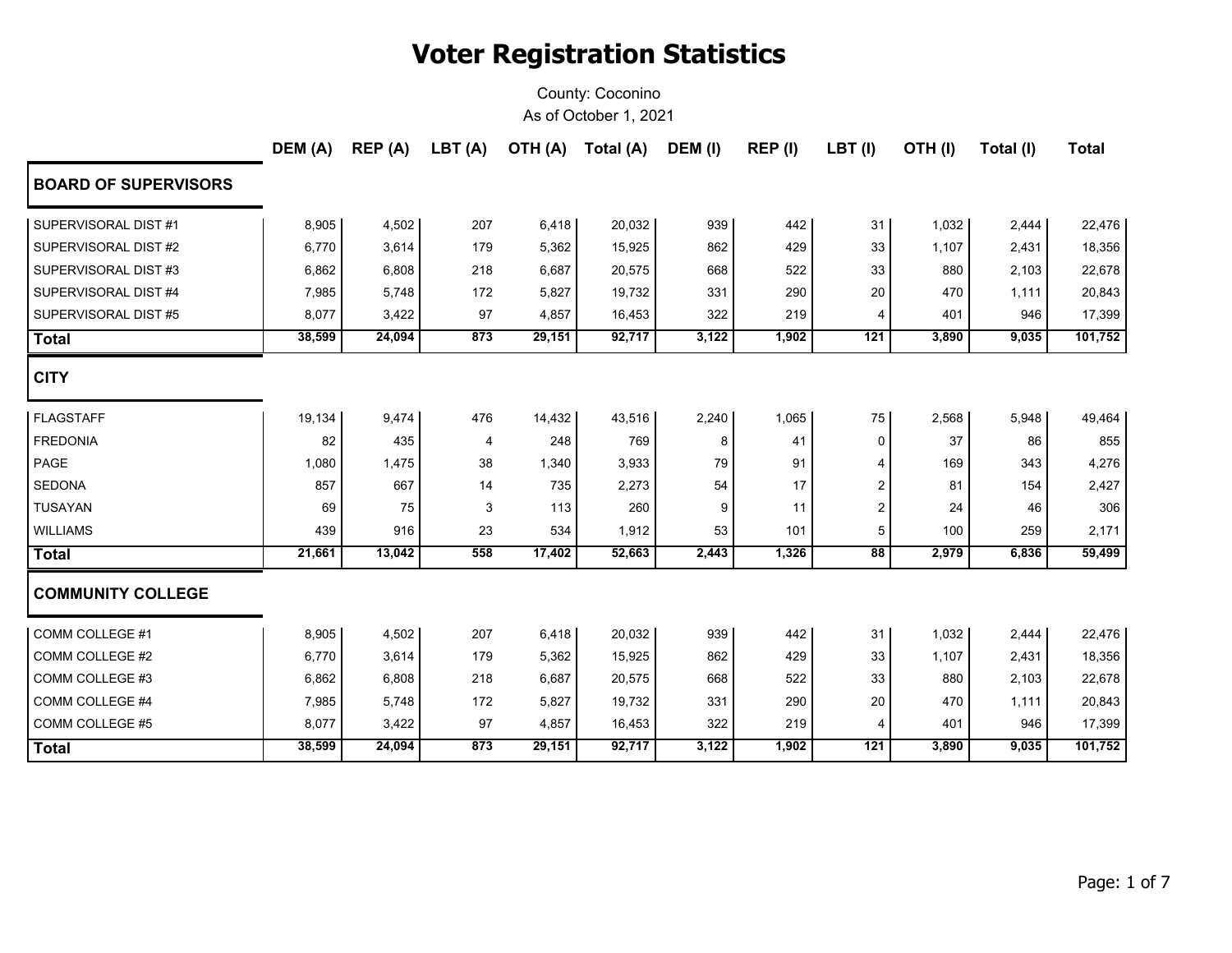|                                 | DEM (A) | REP (A) | LBT (A)      |        | OTH (A) Total (A) | DEM (I)  | REP (I) | $LBT$ (I)       | OTH(I)                | Total (I)      | <b>Total</b> |
|---------------------------------|---------|---------|--------------|--------|-------------------|----------|---------|-----------------|-----------------------|----------------|--------------|
| <b>CONGRESSIONAL</b>            |         |         |              |        |                   |          |         |                 |                       |                |              |
| <b>CONGRESSIONAL DISTRICT 1</b> | 38,599  | 24,094  | 873          | 29,151 | 92,717            | 3,122    | 1,902   | 121             | 3,890                 | 9,035          | 101,752      |
| <b>Total</b>                    | 38,599  | 24,094  | 873          | 29,151 | 92,717            | 3,122    | 1,902   | 121             | 3,890                 | 9,035          | 101,752      |
| <b>FIRE DISTRICT</b>            |         |         |              |        |                   |          |         |                 |                       |                |              |
| <b>BLUE RIDGE FD</b>            | 62      | 281     | 8            | 112    | 463               | 2        | 13      | 0               | 3                     | 18             | 481          |
| <b>FLAGSTAFF RANCH FD</b>       | 47      | 89      | -1           | 59     | 196               | 5        | 4       | 2               | $\overline{2}$        | 13             | 209          |
| <b>FOREST LAKES FD</b>          | 27      | 107     | 4            | 52     | 190               | 1        | 2       | 1               | 3                     | $\overline{7}$ | 197          |
| <b>GREENEHAVEN FD</b>           | 80      | 126     | 5            | 121    | 332               | 15       | 13      | 0               | 19                    | 47             | 379          |
| <b>HIGHLANDS FD</b>             | 1,336   | 919     | 33           | 1,093  | 3,381             | 66       | 49      | 5               | 88                    | 208            | 3,589        |
| <b>JUNIPINE EST FD</b>          | 31      | 158     | $\mathbf{1}$ | 60     | 250               | $\Omega$ | 9       |                 | 8                     | 18             | 268          |
| KAIBAB EST WEST FD              | 81      | 206     | 2            | 147    | 436               | 3        | 15      | $\overline{2}$  | 15                    | 35             | 471          |
| <b>LOCKETT RANCHES FD</b>       | 74      | 85      | 3            | 64     | 226               | 0        | 1       | $\mathbf 0$     |                       | 2              | 228          |
| <b>MORMON LAKE FD</b>           | 18      | 61      | $\mathbf 0$  | 39     | 118               | -1       | 5       | $\mathbf 0$     | 3                     | 9              | 127          |
| PINEWOOD FD                     | 246     | 506     | 2            | 336    | 1,090             | 13       | 30      | $\Omega$        | 19                    | 62             | 1,152        |
| PONDEROSA FD                    | 328     | 612     | 18           | 464    | 1,422             | 19       | 40      | $\mathbf 1$     | 29                    | 89             | 1,511        |
| <b>SEDONA FD</b>                | 931     | 733     | 14           | 800    | 2,478             | 56       | 20      | 2               | 89                    | 167            | 2,645        |
| SHERWOOD FST FD                 | 30      | 87      | 3            | 47     | 167               | 0        | 4       | $\mathbf 0$     | 3                     | $\overline{7}$ | 174          |
| <b>SUMMIT FD</b>                | 2,549   | 3,469   | 93           | 2,474  | 8,585             | 79       | 139     | 7               | 150                   | 375            | 8,960        |
| <b>TUSAYAN FD</b>               | 69      | 75      | 3            | 113    | 260               | 9        | 11      | 2               | 24                    | 46             | 306          |
| WESTWOOD EST FD                 | 24      | 49      | 1            | 33     | 107               | 0        | 0       | 0               | $\Omega$              | 0              | 107          |
| WOODS FD                        | 10      | 40      | $\mathbf 0$  | 16     | 66                | 0        | 0       | 0               | $\boldsymbol{\Delta}$ | 4              | 70           |
| <b>Total</b>                    | 5,943   | 7,603   | 191          | 6,030  | 19,767            | 269      | 355     | $\overline{23}$ | 460                   | 1,107          | 20,874       |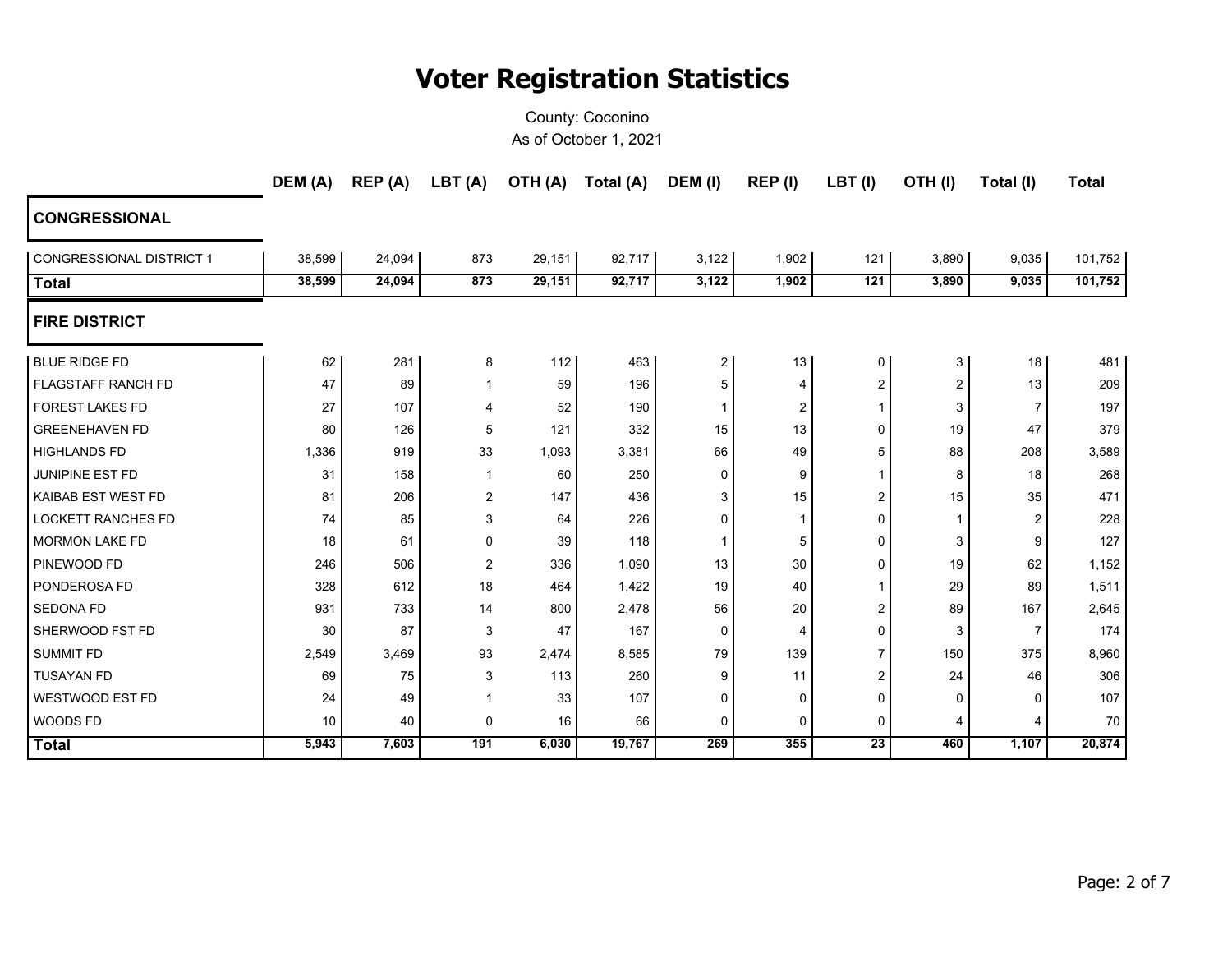|                                 | DEM (A) | REP (A) | LBT (A)        | OTH (A) | Total (A) | DEM (I) | REP (I) | LBT(I)         | OTH(I) | Total (I) | <b>Total</b> |
|---------------------------------|---------|---------|----------------|---------|-----------|---------|---------|----------------|--------|-----------|--------------|
| <b>HOSPITAL</b>                 |         |         |                |         |           |         |         |                |        |           |              |
| PAGE HOSPITAL                   | 1,787   | 1,780   | 50             | 1,832   | 5,449     | 130     | 113     | 4              | 209    | 456       | 5,905        |
| <b>WILLIAMS HOSPITAL</b>        | 871     | 2,397   | 46             | 1,441   | 4,755     | 81      | 218     | 14             | 228    | 541       | 5,296        |
| <b>Total</b>                    | 2,658   | 4,177   | 96             | 3,273   | 10,204    | 211     | 331     | 18             | 437    | 997       | 11,201       |
| <b>JOINT TECHNOLOGY</b>         |         |         |                |         |           |         |         |                |        |           |              |
| YAVAPAI VACTE                   | 931     | 733     | 14             | 800     | 2,478     | 56      | $20\,$  | $\overline{c}$ | 89     | 167       | 2,645        |
| <b>Total</b>                    | 931     | 733     | 14             | 800     | 2,478     | 56      | 20      | $\mathbf{2}$   | 89     | 167       | 2,645        |
| <b>JUSTICE OF THE PEACE</b>     |         |         |                |         |           |         |         |                |        |           |              |
| JOP DISTRICT #1 FLAGSTAFF       | 32,671  | 18,107  | 748            | 23,716  | 75,242    | 2,725   | 1,446   | 97             | 3,189  | 7,457     | 82,699       |
| JOP DISTRICT #2 FREDONIA        | 93      | 456     | $\overline{4}$ | 269     | 822       | 14      | 43      | 0              | 38     | 95        | 917          |
| <b>JOP DISTRICT #3 WILLIAMS</b> | 1,593   | 3,228   | 67             | 2,323   | 7,211     | 177     | 274     | 20             | 395    | 866       | 8,077        |
| JOP DISTRICT #4 PAGE            | 4,242   | 2,303   | 54             | 2,843   | 9,442     | 206     | 139     | 4              | 268    | 617       | 10,059       |
| <b>Total</b>                    | 38,599  | 24,094  | 873            | 29,151  | 92,717    | 3,122   | 1,902   | 121            | 3,890  | 9,035     | 101,752      |
| <b>LEGISLATIVE</b>              |         |         |                |         |           |         |         |                |        |           |              |
| <b>LEGISLATIVE DISTRICT 06</b>  | 26,014  | 19,023  | 711            | 21,765  | 67,513    | 2,655   | 1,620   | 112            | 3,330  | 7,717     | 75,230       |
| <b>LEGISLATIVE DISTRICT 07</b>  | 12,585  | 5,071   | 162            | 7,386   | 25,204    | 467     | 282     | 9              | 560    | 1,318     | 26,522       |
| <b>Total</b>                    | 38,599  | 24,094  | 873            | 29,151  | 92,717    | 3,122   | 1,902   | 121            | 3,890  | 9,035     | 101,752      |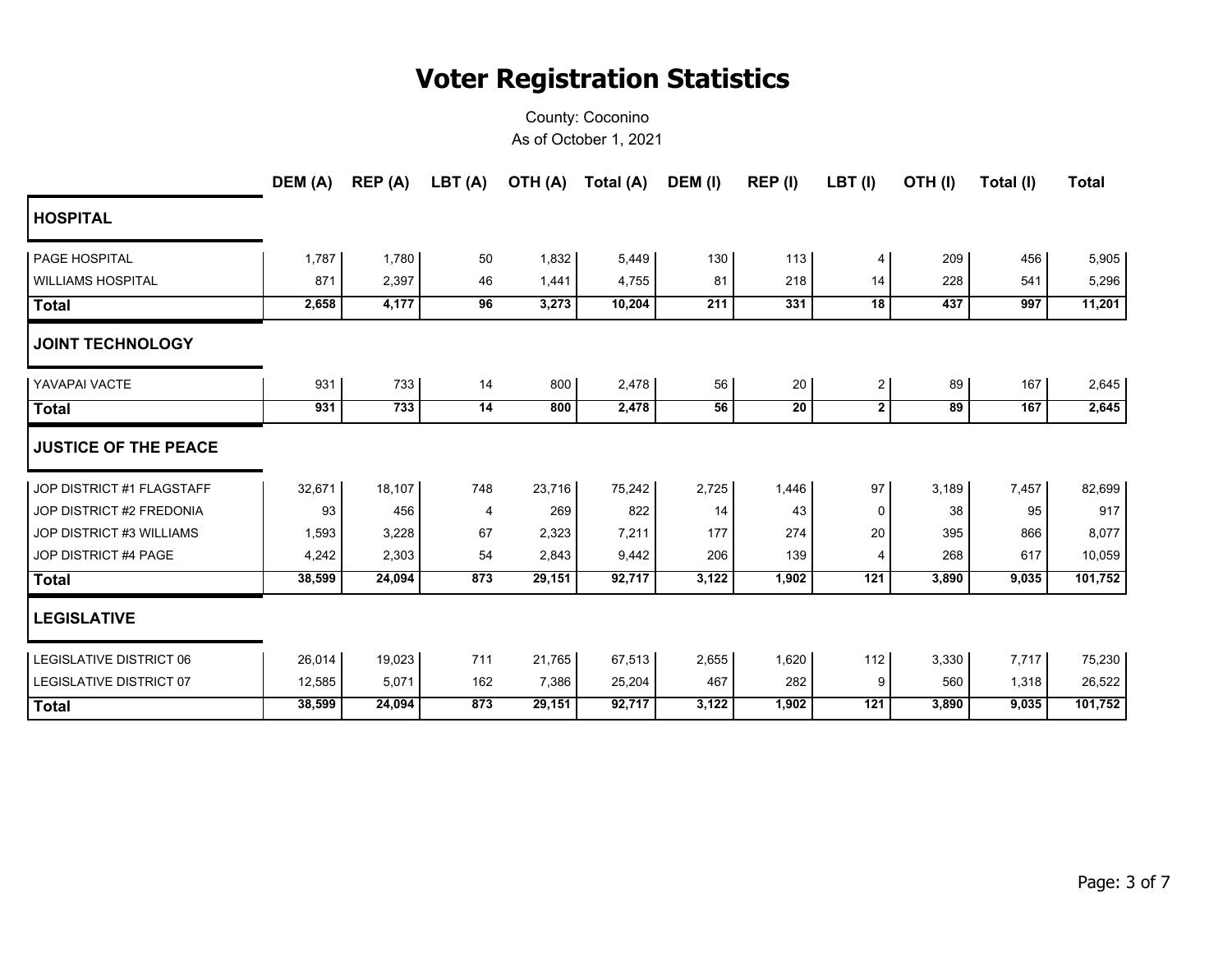|                    | DEM (A) | REP (A) | LBT(A)         | (A) HTO | Total (A) | DEM (I) | REP (I) | LBT(I)         | OTH(I) | Total (I) | <b>Total</b> |
|--------------------|---------|---------|----------------|---------|-----------|---------|---------|----------------|--------|-----------|--------------|
| <b>PRECINCT</b>    |         |         |                |         |           |         |         |                |        |           |              |
| 01 - FLAGSTAFF #01 | 1,006   | 278     | 21             | 598     | 1,903     | 63      | 29      | 2              | 98     | 192       | 2,095        |
| 02 - FLAGSTAFF #02 | 844     | 180     | 9              | 419     | 1,452     | 60      | 9       |                | 49     | 119       | 1,571        |
| 03 - FLAGSTAFF #03 | 664     | 117     | 15             | 326     | 1,122     | 72      | 13      | 0              | 40     | 125       | 1,247        |
| 04 - FLAGSTAFF #04 | 889     | 313     | 14             | 440     | 1,656     | 40      | 4       |                | 31     | 76        | 1,732        |
| 05 - FLAGSTAFF #05 | 1,057   | 533     | 19             | 623     | 2,232     | 37      | 20      |                | 34     | 92        | 2,324        |
| 06 - FLAGSTAFF #06 | 859     | 636     | 33             | 705     | 2,233     | 47      | 38      |                | 65     | 151       | 2,384        |
| 07 - FLAGSTAFF #07 | 650     | 411     | 20             | 544     | 1,625     | 107     | 52      |                | 108    | 268       | 1,893        |
| 08 - FLAGSTAFF #08 | 505     | 165     | 14             | 221     | 905       | 14      | 7       |                | 13     | 35        | 940          |
| 09 - FLAGSTAFF #09 | 979     | 376     | 26             | 879     | 2,260     | 181     | 74      | 9              | 207    | 471       | 2,731        |
| 10 - FLAGSTAFF #10 | 167     | 49      | 3              | 160     | 379       | 197     | 77      |                | 164    | 439       | 818          |
| 11 - FLAGSTAFF #11 | 511     | 212     | 16             | 429     | 1,168     | 44      | 20      |                | 80     | 145       | 1,313        |
| 12 - FLAGSTAFF #12 | 733     | 161     | 17             | 536     | 1,447     | 135     | 51      | 6              | 174    | 366       | 1,813        |
| 13 - FLAGSTAFF #13 | 331     | 100     | 8              | 266     | 705       | 282     | 119     | 8              | 245    | 654       | 1,359        |
| 14 - FLAGSTAFF #14 | 756     | 272     | 18             | 647     | 1,693     | 160     | 71      | 5              | 218    | 454       | 2,147        |
| 15 - FLAGSTAFF #15 | 1,462   | 549     | 42             | 1,165   | 3,218     | 117     | 60      | 6              | 199    | 382       | 3,600        |
| 16 - FLAGSTAFF #16 | 951     | 450     | $\overline{7}$ | 633     | 2,041     | 44      | 16      | 3              | 46     | 109       | 2,150        |
| 17 - FLAGSTAFF #17 | 345     | 193     | 9              | 255     | 802       | 9       | 13      |                | 22     | 45        | 847          |
| 18 - FLAGSTAFF #18 | 315     | 244     | 8              | 337     | 904       | 18      | 20      | 0              | 34     | 72        | 976          |
| 19 - FLAGSTAFF #19 | 758     | 571     | 33             | 546     | 1,908     | 35      | 29      | $\overline{c}$ | 51     | 117       | 2,025        |
| 20 - FLAGSTAFF #20 | 387     | 136     | 13             | 326     | 862       | 217     | 82      | 4              | 180    | 483       | 1,345        |
| 21 - FLAGSTAFF #21 | 979     | 612     | 36             | 766     | 2,393     | 58      | 47      | 6              | 97     | 208       | 2,601        |
| 22 - FLAGSTAFF #22 | 1,181   | 827     | 27             | 1,067   | 3,102     | 74      | 47      | $\overline{2}$ | 67     | 190       | 3,292        |
| 23 - FLAGSTAFF #23 | 742     | 371     | 32             | 745     | 1,890     | 97      | 47      | 3              | 131    | 278       | 2,168        |
| 24 - FLAGSTAFF #24 | 1,046   | 943     | 24             | 947     | 2,960     | 71      | 53      | 4              | 117    | 245       | 3,205        |
| 25 - FLAGSTAFF #25 | 855     | 636     | 12             | 605     | 2,108     | 54      | 47      | 4              | 73     | 178       | 2,286        |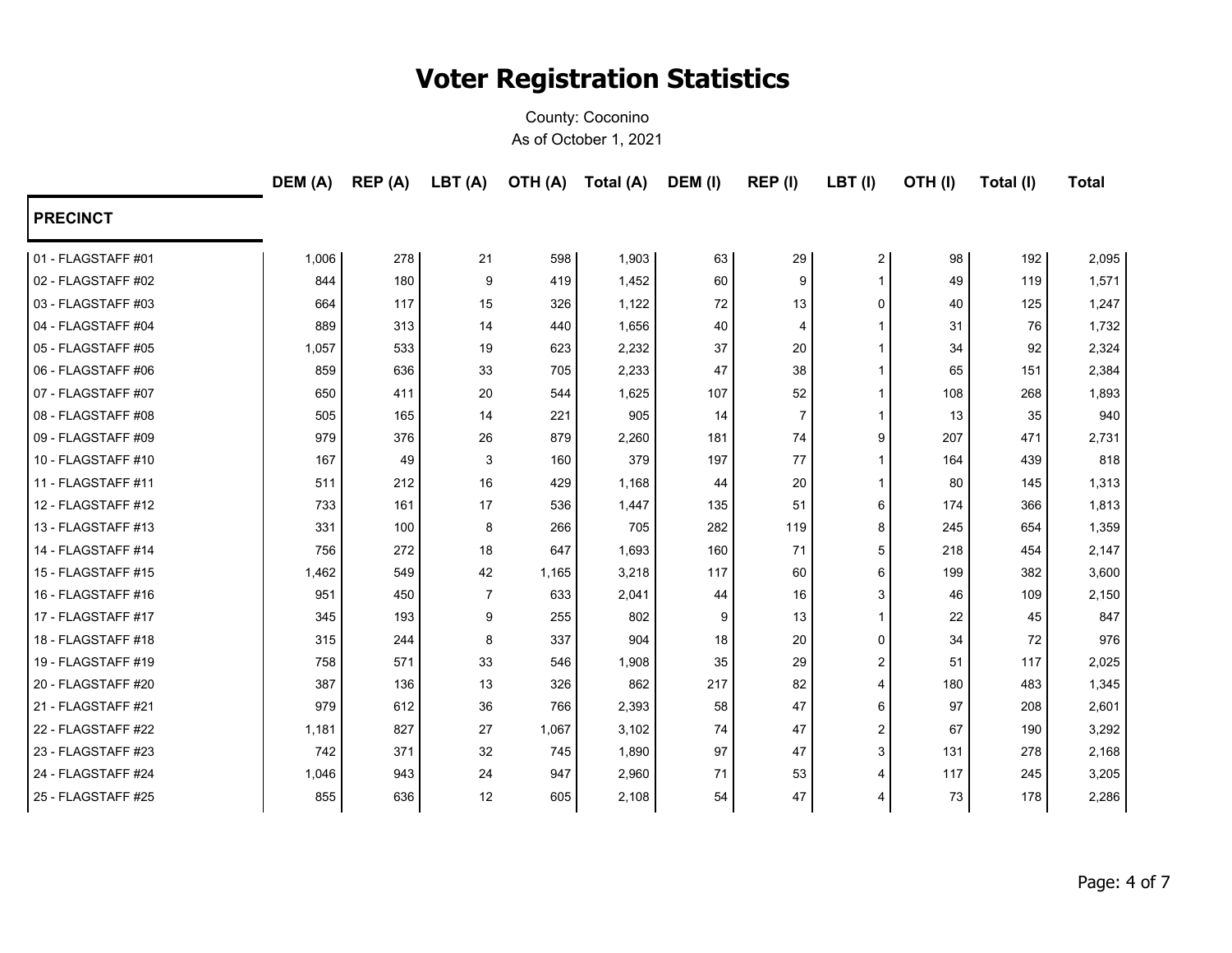|                          | DEM (A) | REP (A) | LBT (A)        | OTH (A) | Total (A) | DEM (I)      | REP (I)        | LBT(I)         | OTH(I)         | Total (I) | <b>Total</b> |
|--------------------------|---------|---------|----------------|---------|-----------|--------------|----------------|----------------|----------------|-----------|--------------|
| 26 - FLAGSTAFF #26       | 480     | 371     | 12             | 487     | 1,350     | 24           | 27             | 2              | 48             | 101       | 1,451        |
| 40 - BELLEMONT           | 220     | 322     | 11             | 276     | 829       | 12           | 26             | $\mathbf{1}$   | 15             | 54        | 883          |
| 41 - BLUE RIDGE          | 113     | 422     | 10             | 178     | 723       | 6            | 19             | 0              | 12             | 37        | 760          |
| 42 - BODAWAY             | 737     | 138     | $\mathbf 0$    | 232     | 1,107     | 14           | 9              | 0              | 17             | 40        | 1,147        |
| 43 - CAMERON             | 645     | 133     | 9              | 271     | 1,058     | 34           | 8              | 0              | 30             | 72        | 1,130        |
| 47 - COPPERMINE          | 356     | 80      | $\overline{2}$ | 148     | 586       | 10           | 4              | 0              | 4              | 18        | 604          |
| 48 - COALMINE            | 223     | 27      | 3              | 62      | 315       | 4            |                | 1              | 3              | 9         | 324          |
| 50 - DONEY PARK          | 593     | 880     | 24             | 581     | 2,078     | 20           | 42             | 0              | 40             | 102       | 2,180        |
| 51 - SCHULTZ             | 27      | 34      | $\mathbf 0$    | 34      | 95        | $\mathbf{1}$ | 6              | 0              | 4              | 11        | 106          |
| 52 - TIMBERLINE FERNWOOD | 581     | 828     | 21             | 514     | 1,944     | 17           | 24             | 1              | 34             | 76        | 2,020        |
| 53 - FOREST LAKES        | 27      | 107     | 4              | 52      | 190       |              | 2              | 1              | 3              | 7         | 197          |
| 55 - FORT VALLEY EAST    | 142     | 118     | $\mathbf{1}$   | 101     | 362       | 6            | $\overline{2}$ | 0              |                | 9         | 371          |
| 56 - FORT VALLEY WEST    | 259     | 274     | 10             | 219     | 762       | 6            | 13             | 1              | 8              | 28        | 790          |
| 58 - FREDONIA            | 93      | 456     | 4              | 269     | 822       | 14           | 43             | 0              | 38             | 95        | 917          |
| 59 - GRAND CANYON        | 386     | 139     | 5              | 332     | 862       | 75           | 21             | 3              | 106            | 205       | 1,067        |
| 60 - HAVASUPAI           | 47      | 21      | $\Omega$       | 88      | 156       | 2            | $\Omega$       | 0              | 6              | 8         | 164          |
| 61 - INSCRIPTION HOUSE   | 387     | 104     | 2              | 186     | 679       | 19           | 5              | 0              | 15             | 39        | 718          |
| 62 - PUMPHOUSE WASH      | 1,310   | 906     | 32             | 1,055   | 3,303     | 65           | 46             | 5              | 88             | 204       | 3,507        |
| 63 - MORMON LAKE         | 54      | 103     | 2              | 83      | 242       | 2            | 9              | 0              | 5              | 16        | 258          |
| 64 - KAIBAB NORTH        | 1       | 14      | 0              | 15      | 30        |              | 4              | 0              | $\overline{7}$ | 12        | 42           |
| 65 - KAIBETO             | 893     | 169     | 0              | 411     | 1,473     | 28           | 6              | 0              | 19             | 53        | 1,526        |
| 66 - KAIBAB WEST         | 111     | 371     | 3              | 263     | 748       | 4            | 29             | $\overline{2}$ | 20             | 55        | 803          |
| 67 - LECHEE              | 605     | 175     | 6              | 338     | 1,124     | 31           | 5              | 0              | 17             | 53        | 1,177        |
| 69 - LEUPP               | 885     | 173     | 13             | 440     | 1,511     | 20           | 3              | $\overline{2}$ | 10             | 35        | 1,546        |
| 70 - MOENKOPI            | 228     | 49      | 6              | 228     | 511       | 9            | $\Omega$       | 0              | 9              | 18        | 529          |
| 71 - NAVAJO MOUNTAIN     | 81      | 25      | $\Omega$       | 38      | 144       | 5            | $\overline{2}$ | 0              | 4              | 11        | 155          |
| 72 - PAGE CENTRAL        | 309     | 374     | 14             | 432     | 1,129     | 25           | 16             | 1              | 46             | 88        | 1,217        |
|                          |         |         |                |         |           |              |                |                |                |           |              |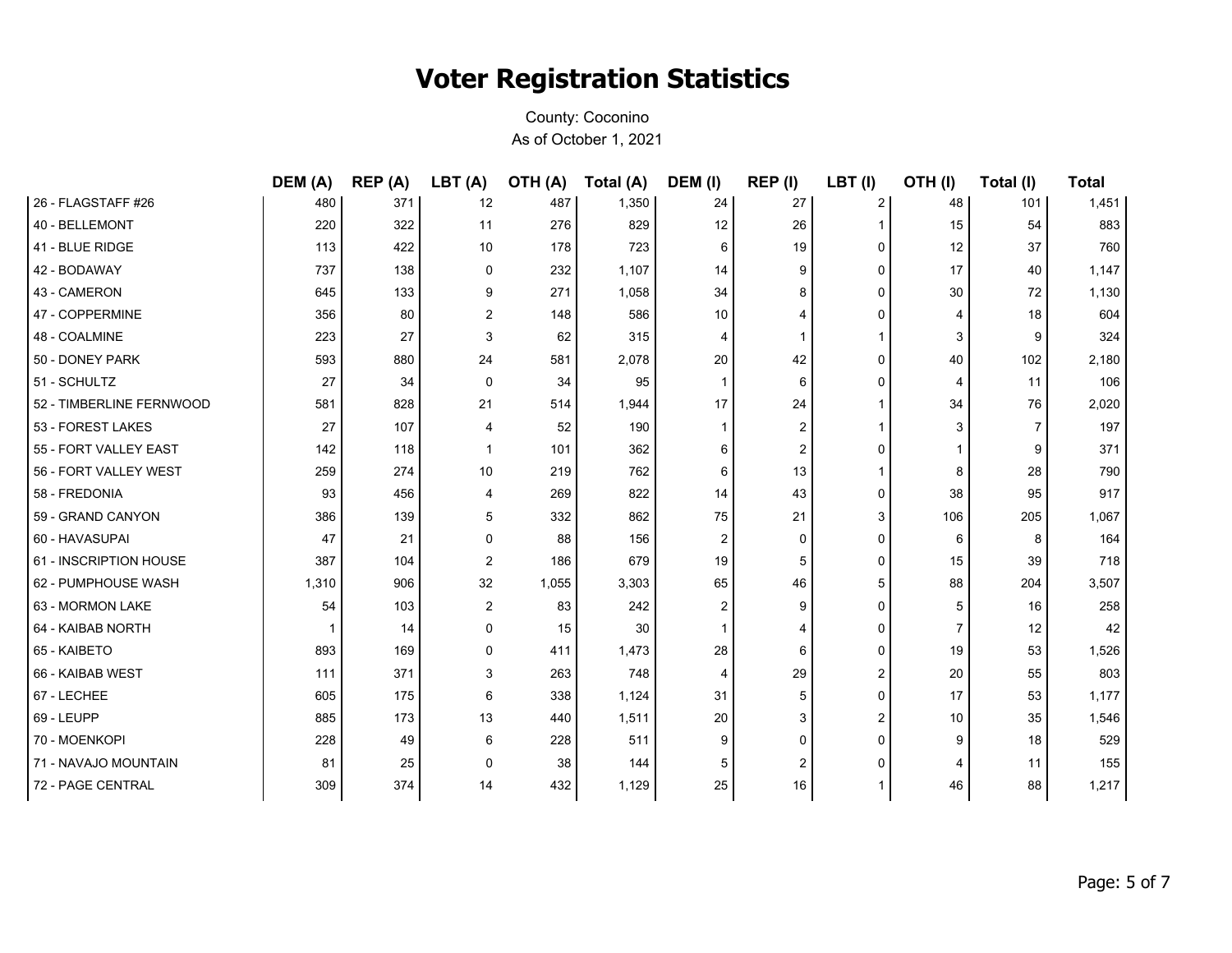|                          | DEM (A) | REP (A) | LBT(A)         | OTH (A) | Total (A) | DEM (I)         | REP(I)       | LBT(I)         | OTH(I)         | Total (I) | <b>Total</b> |
|--------------------------|---------|---------|----------------|---------|-----------|-----------------|--------------|----------------|----------------|-----------|--------------|
| 73 - PAGE EAST           | 237     | 440     | 11             | 348     | 1,036     | 18              | 25           | 0              | 47             | 90        | 1,126        |
| 74 - PAGE SOUTH          | 356     | 279     | 5              | 325     | 965       | 25              | 30           | 1              | 48             | 104       | 1,069        |
| 75 - PAGE WEST           | 281     | 519     | 14             | 385     | 1,199     | 31              | 37           | 2              | 51             | 121       | 1,320        |
| 79 - PARKS               | 233     | 583     | 14             | 352     | 1,182     | 13              | 25           | $\mathbf{1}$   | 28             | 67        | 1,249        |
| 80 - PINEWOOD            | 248     | 521     | $\overline{2}$ | 344     | 1,115     | 13              | 31           | 0              | 20             | 64        | 1,179        |
| 82 - SEDONA NORTH        | 351     | 267     | 6              | 289     | 913       | 22              | 11           | 0              | 43             | 76        | 989          |
| 83 - SEDONA SOUTH        | 580     | 466     | 8              | 511     | 1,565     | 34              | 9            | 2              | 46             | 91        | 1,656        |
| 84 - RANCHES             | 155     | 204     | 6              | 168     | 533       | 8               | 6            | 2              | 12             | 28        | 561          |
| 85 - SUNSET CRATER       | 526     | 824     | 20             | 603     | 1,973     | 18              | 40           | 4              | 31             | 93        | 2,066        |
| 86 - MOUNTAIN VIEW       | 83      | 127     | 3              | 84      | 297       | $\overline{2}$  | 3            | 0              | $\overline{7}$ | 12        | 309          |
| 88 - TOLANI LAKE         | 305     | 42      | 4              | 112     | 463       | $\overline{7}$  | $\mathbf{1}$ | 0              | 2              | 10        | 473          |
| 90 - TONALEA             | 1,336   | 200     | 6              | 469     | 2,011     | 36              | 11           | 0              | 34             | 81        | 2,092        |
| 92 - WINONA              | 586     | 711     | 20             | 625     | 1,942     | 23              | 24           | 2              | 46             | 95        | 2,037        |
| 93 - TUBA CITY NORTHEAST | 688     | 109     | 6              | 366     | 1,169     | 20              | 7            | 0              | 14             | 41        | 1,210        |
| 94 - TUBA CITY NORTHWEST | 558     | 97      | 10             | 244     | 909       | 9               | 6            | 0              | 13             | 28        | 937          |
| 95 - TUBA CITY SOUTH     | 2,496   | 457     | 23             | 1,135   | 4,111     | 73              | 24           | 0              | 68             | 165       | 4,276        |
| 97 - TUSAYAN             | 184     | 303     | 8              | 317     | 812       | 19              | 44           | 5              | 63             | 131       | 943          |
| 98 - WILLIAMS NORTHSIDE  | 381     | 1,336   | 27             | 679     | 2,423     | 49              | 111          | 6              | 116            | 282       | 2,705        |
| 99 - WILLIAMS SOUTHSIDE  | 250     | 461     | 10             | 277     | 998       | 14              | 40           | 3              | 49             | 106       | 1,104        |
| <b>Total</b>             | 38,599  | 24,094  | 873            | 29,151  | 92,717    | 3,122           | 1,902        | 121            | 3,890          | 9,035     | 101,752      |
| <b>SANITARY</b>          |         |         |                |         |           |                 |              |                |                |           |              |
| <b>PINEWOOD SANITARY</b> | 237     | 494     | $\overline{2}$ | 329     | 1,062     | 12              | 28           | 0              | 19             | 59        | 1,121        |
| <b>TUSAYAN SANITARY</b>  | 40      | 41      | $\overline{a}$ | 83      | 166       | 6               | 4            | $\overline{c}$ | 16             | 28        | 194          |
| <b>Total</b>             | 277     | 535     | 4              | 412     | 1,228     | $\overline{18}$ | 32           | $\mathbf{2}$   | 35             | 87        | 1,315        |